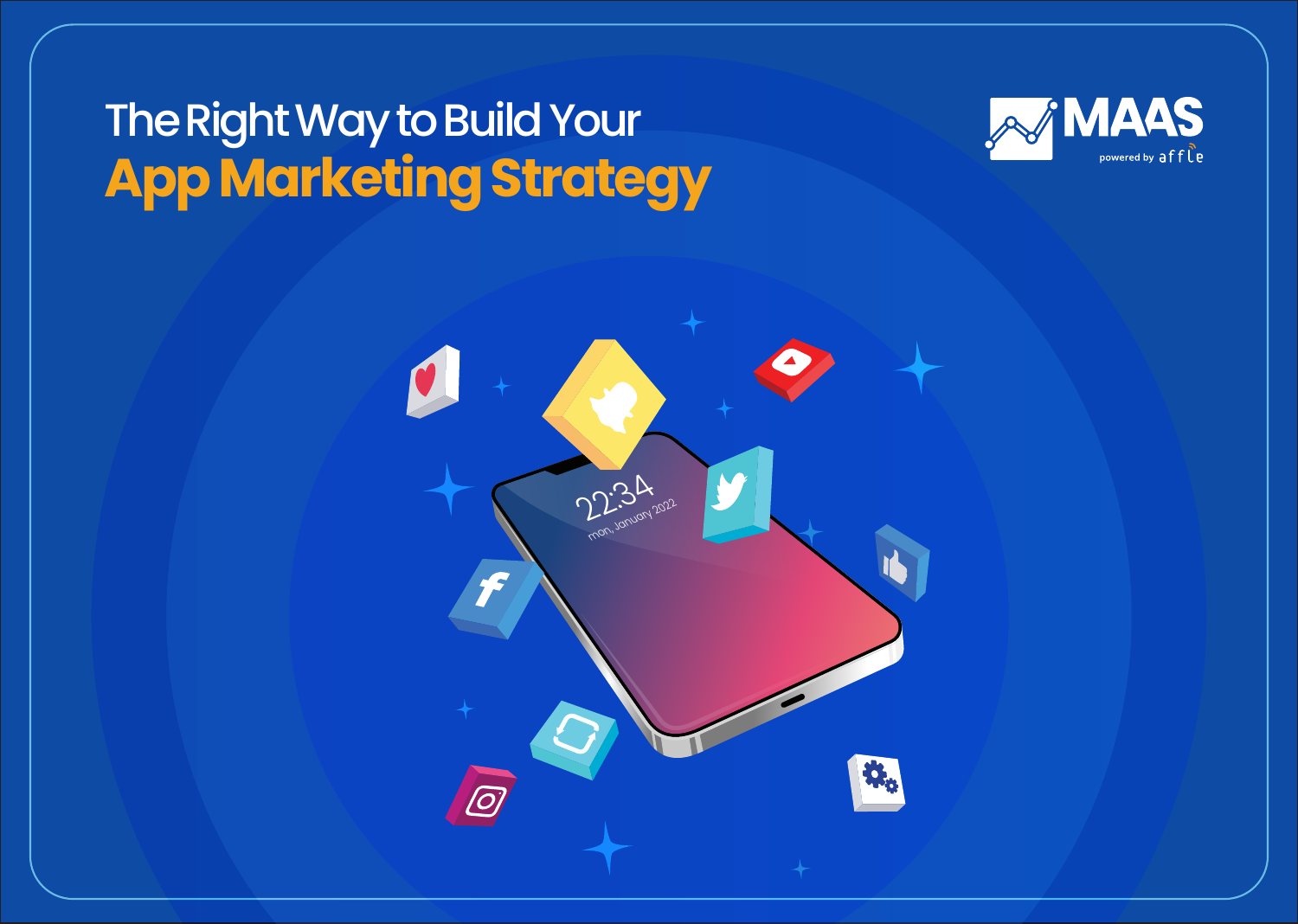

The worldwide uninstall rate for apps after 30 days is 28%. - Appsflyer **28%**

The number of smartphone users across the globe is increasing fast but what makes the devices truly functional is mobile apps. This creates a direct ever- growing demand of highly functional apps in multiple categories. there are more than 2.5 Mn+ apps on Play Store and 1.8 Mn+ on App Store. With such an abundance of choices, it is easy for an app to get lost in the crowd and never be found by the user.

However, if your marketing strategy is good enough to pierce through the crowd and reach the right users, you stand a great chance to make it big in the app ecosystem

To help you with that here are the steps that you can take to market your app better at every stage of the user journey in your app

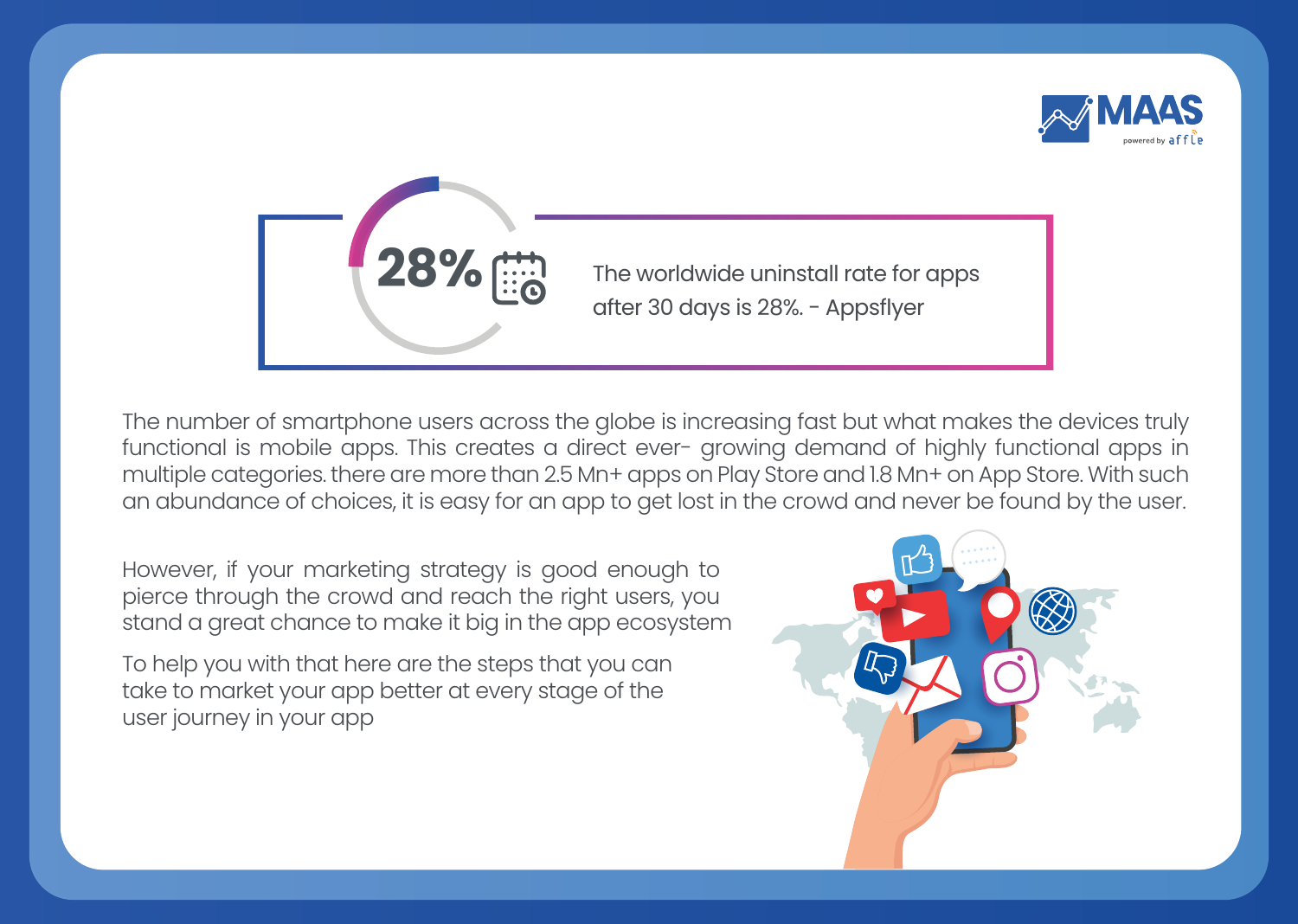

### **1. Scale**



#### How is your app discovered?

In the steep competition and abundance of choices, you can't expect the users to come looking for your app. If you are waiting for the users to take the first step, they might never discover your app's existence. So, you need to make an effort to take your app to the users.



#### Create visibility with proactive branding:

Proactive brand advertising can help you reach the users even before they know that they needed your app. With brand awareness campaigns you can even start with the spraying and praying strategy in the initial stage to experiment how different audience sets respond to your campaigns and app offerings.

#### Utilize multiple channels:

To gain a massive scale, you need to expand your app's discovery among all channels where users are looking for similar apps. While Google Play and App Store are dominating marketing share for app discovery, you should also consider platforms like OEM stores, social media, search engines, and review platforms.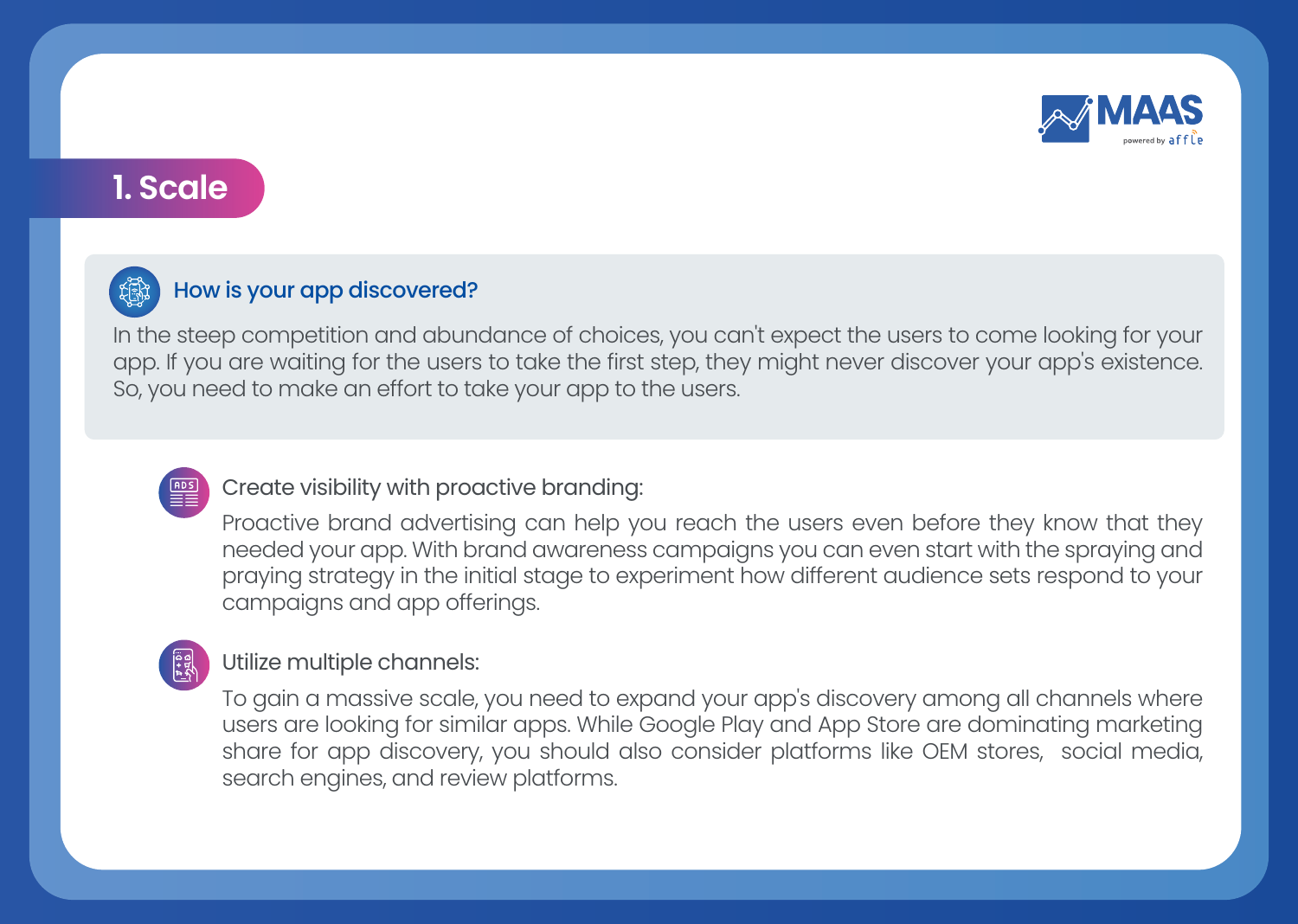



Nearly 1/2 of smartphone users discover apps while browsing their phones' app stores. - Think with Google





#### Metrics to consider

Keep an attentive watch on your campaign performance right from the moment users start engaging with your ads to figure out optimization strategies continuously. At the top of the funnel when you are more focused wider reach, you should focus on running campaigns on Cost per Mille (CPM) or Cost per Install (CPI) metrics.



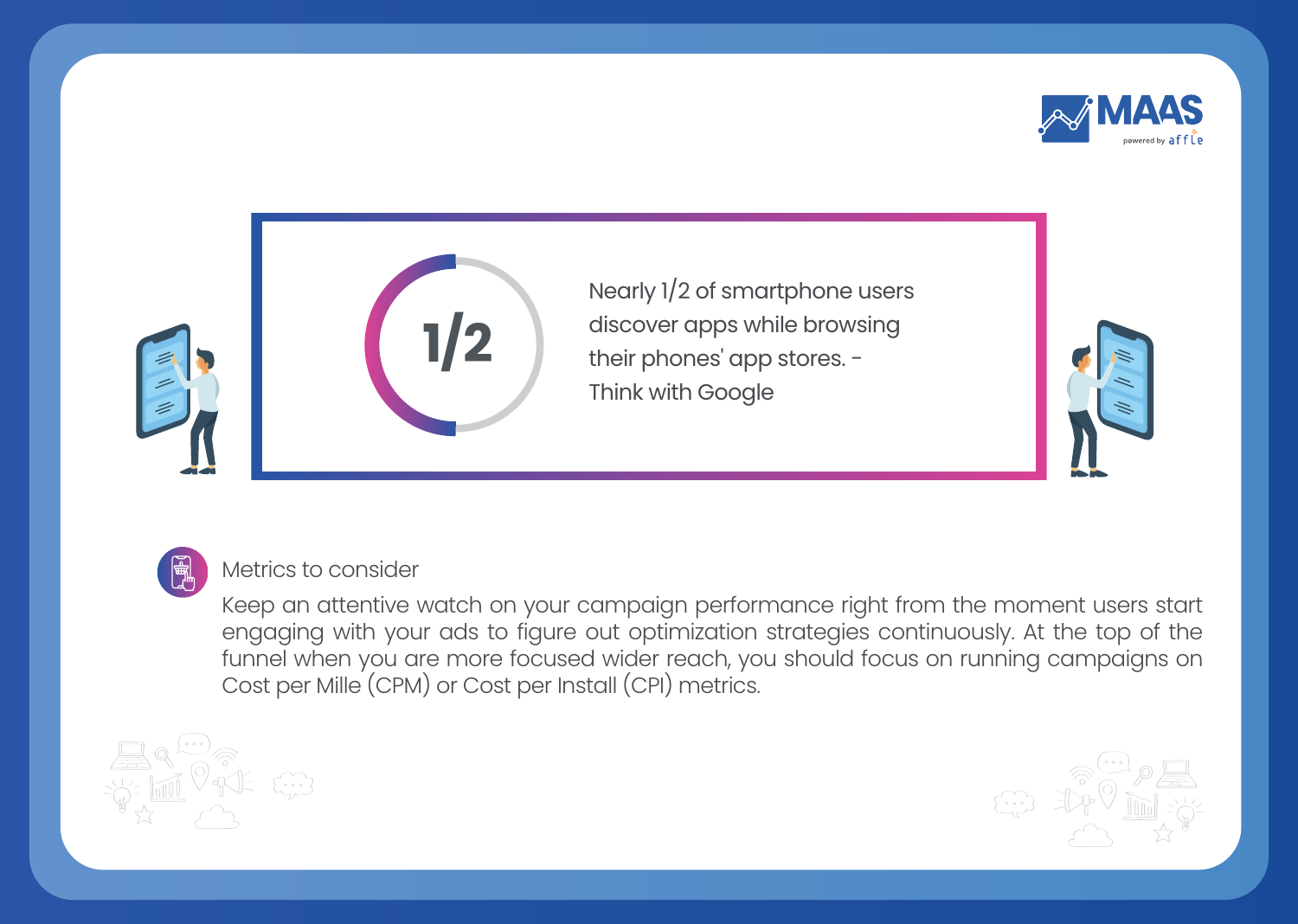

### 2. **Acquisition**



### $\overline{\mathcal{P}}$  What brings quality users to the app?

There is a significant gap between app install and app usage. There are various intangible factors that you need to address at this stage to drive quality user acquisitions from the downloads.





25% of apps downloaded around the world are only ever used once. Business of Apps





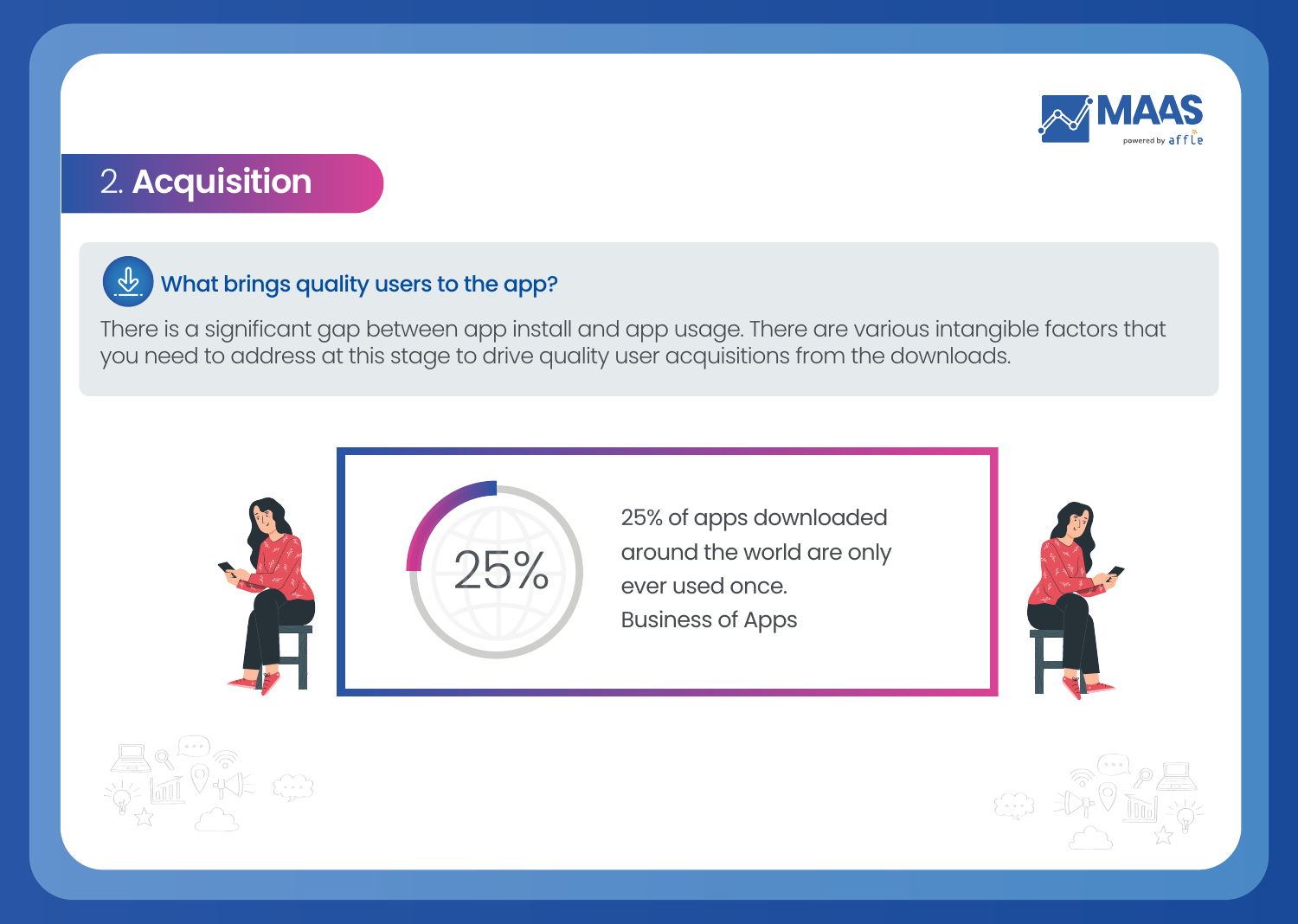

#### Utilize Audience Intelligence

Audience Intelligence is the process driven by machine-learning to leverage available user data points while showing ads. It treats various behavioral, appographic, and demographic data points in the available algorithms to build the user's affinity value, which can help acquire users with a probable high LTV.

#### Smoothen your onboarding process

As the onboarding process is the user's first experience on your app, ensure that it's a smooth process while educating them about your app's offering

#### Dig more data to understand campaigns better

Utilize the data science and tools to understand your campaign performance beyond the reports. Try to build advanced reports and analyze them with graphical representation to look at the ad performance more accurately and transparently. Relying on granular data-driven insights, Can help decide better on methods to boost quality user acquisition



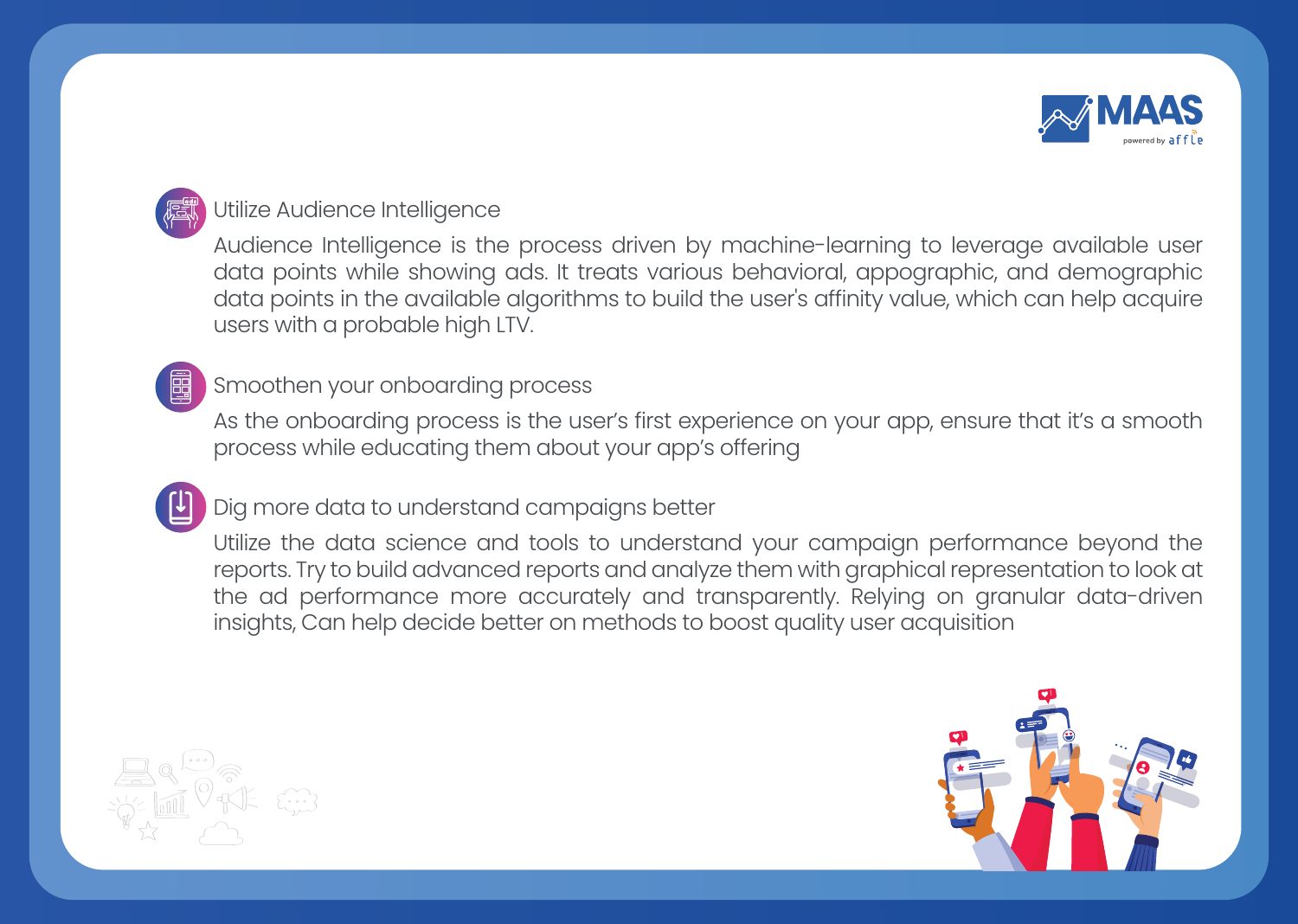

### **3. Activation**



#### How to get users to make the first move?

Getting users to start using the app is a constant challenge among marketers. Depending on the app model, it requires a data-driven and customized marketing approach to gain the customer's trust and get them activated on the app.



#### Utilize social media account integration

You can allow users to create new accounts with their existing accounts on social media or Google. Not only it simplifies the process of activating the account for them but also enables you to access verified customer information, which can be helpful in future communications

#### Give welcome rewards

By offering incentives to the users after they have activated the account, you can attract more customers into taking the desired action. Try to make these incentives look exclusive and valid for a limited period as that can attract faster activation.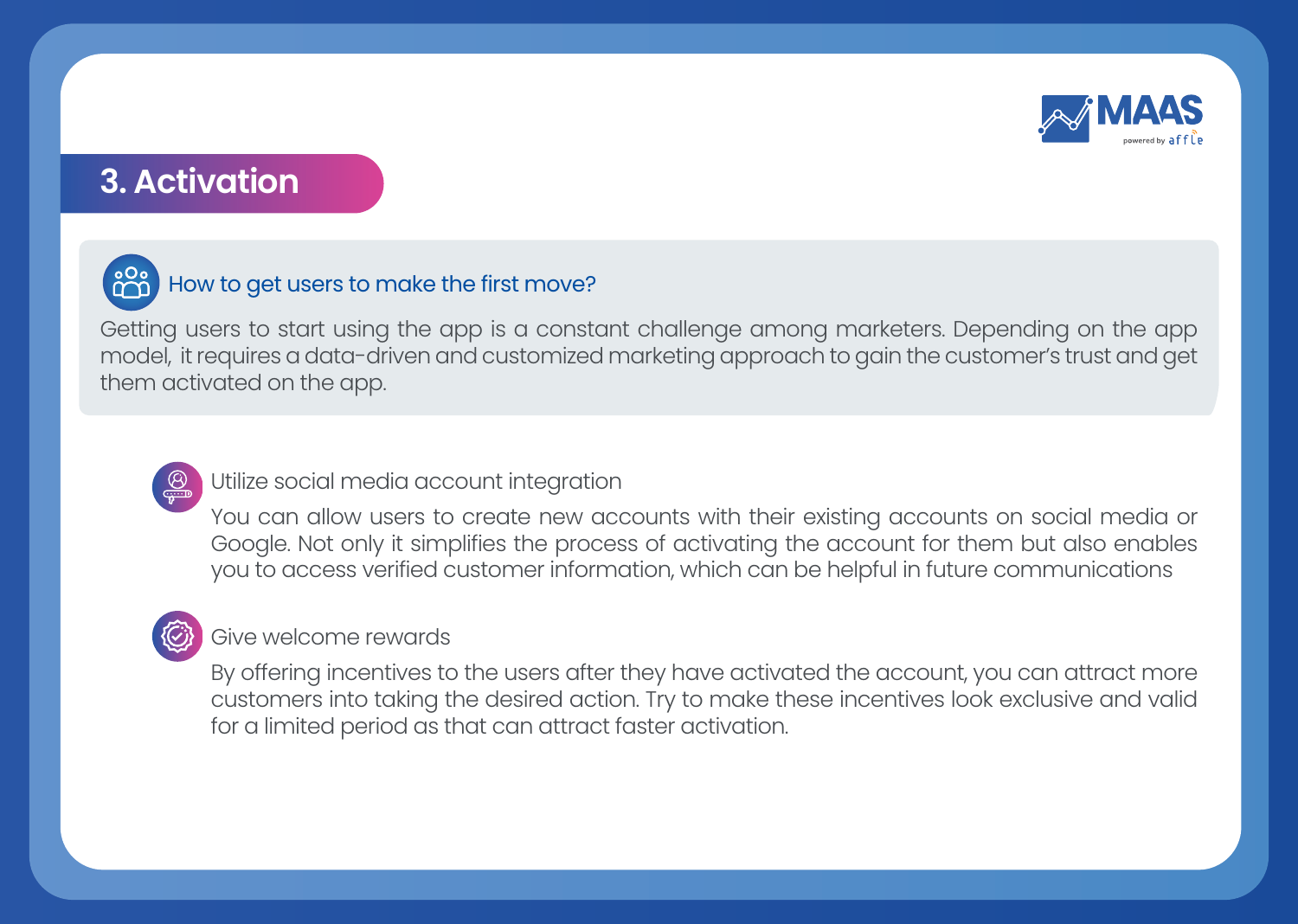







51% of smartphone users are more likely to use a company or brand's mobile app when browsing or shopping on a smartphone because they can get rewards or points. -Think with Google



Enhance customer experience with data

When the users have shared their details and device permissions, you can utilize them to offer custom solutions and deliver a more friendly environment. With the right data sets at your help, offer product recommendations that simplify app experience depending on their search behavior or on other users in similar cohorts.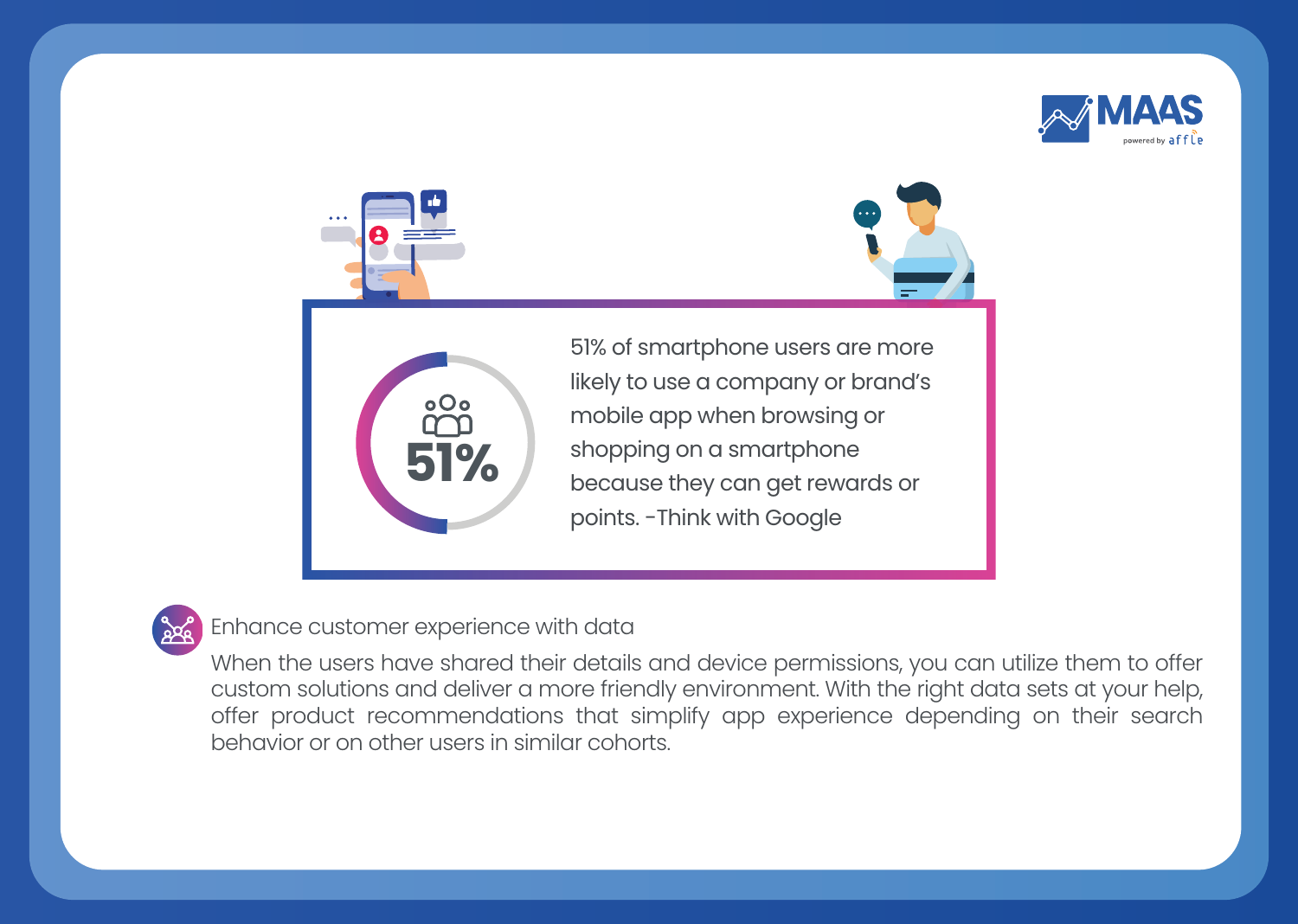

#### Suggest relevant recommendations

To promote users to take actions that lead towards conversions, it is crucial that you offer the actions that are meaningful for them, such as add to favorite, move to cart, price drop alert, and so on. Based on their previous in-app activities and ad engagements, you recommend the products with higher affinity.



58% of smartphone users feel more favorable toward companies whose mobile sites or apps remember who they are and their past behavior. - Think With Google

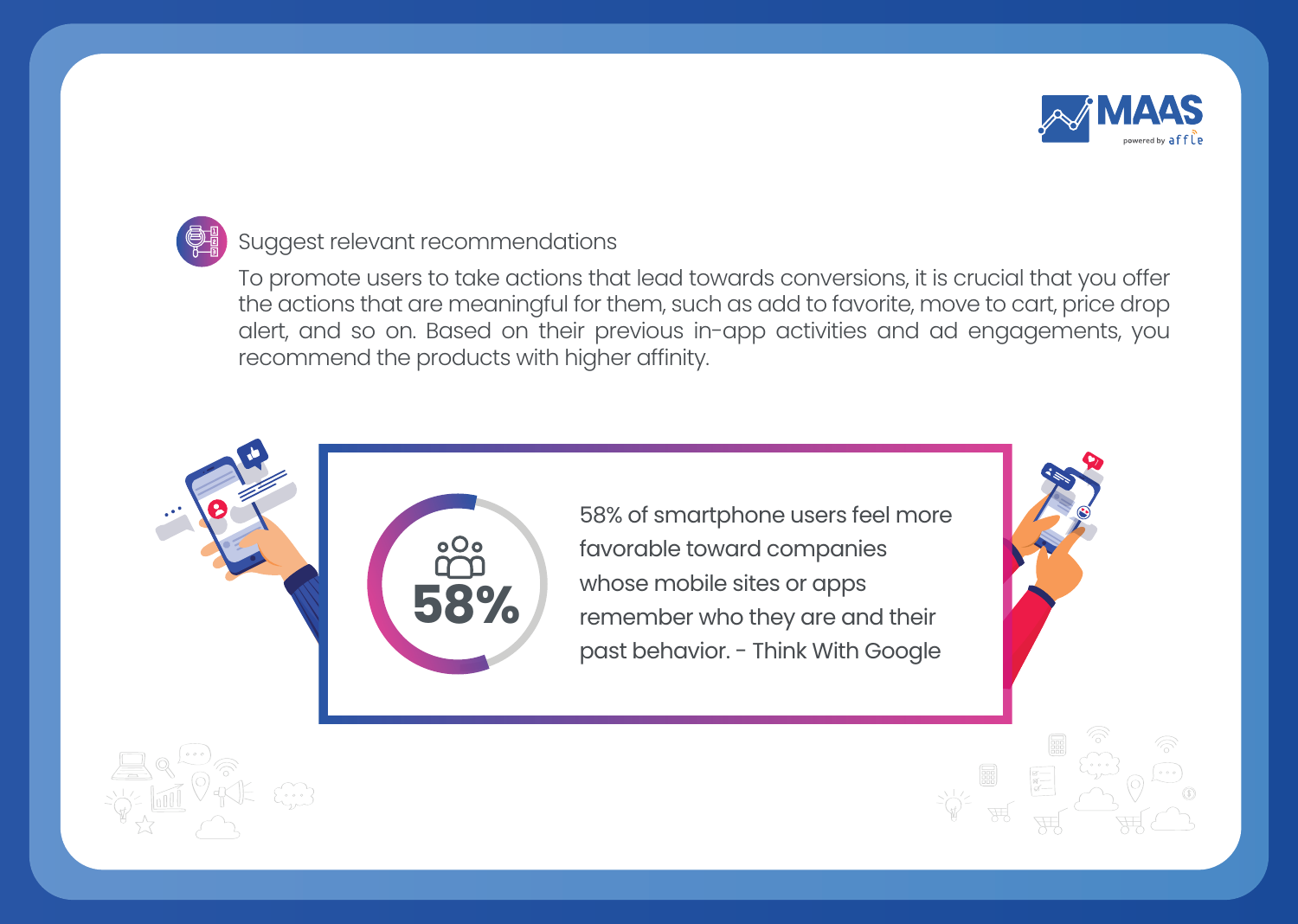

### **5. Conversion**



#### What makes the customer buy?

Users will always have the reasons to buy and not to buy - from you? It is the responsibility to outweigh the reasons to buy from you rather than anyone else. From simplifying the sales process to picking the right marketing channel, you need everything in the right order to achieve the set goals.

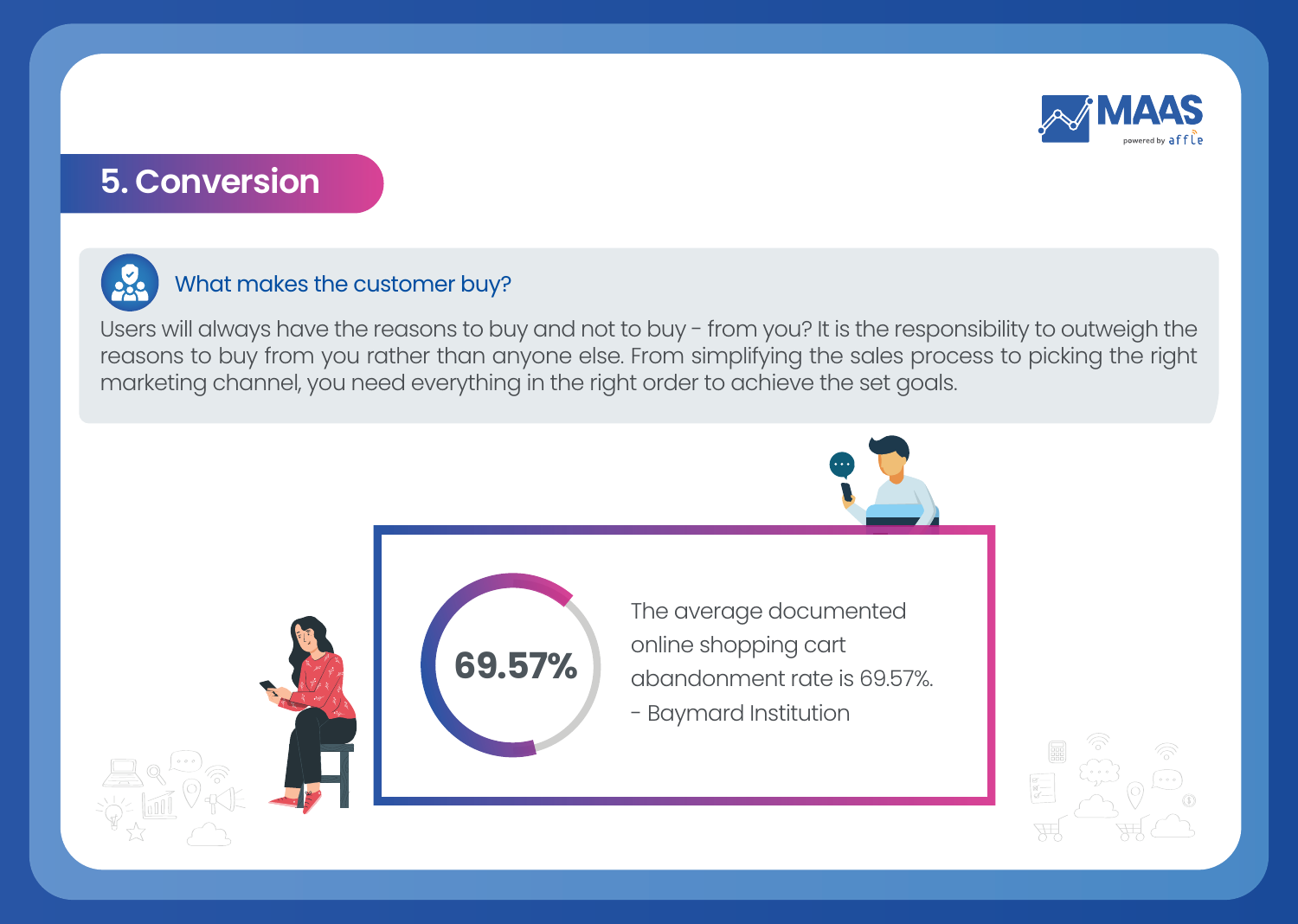

#### Ride with data science

Data science can help you separate your ads from the crowd and increasing the relevancy score of your ads. A higher relevancy score means more converting users. The ad relevancy score is calculated on a large number of user data points processed by algorithms of your Demand-side Platform (DSP) and other ad partners.



#### Monitor your performance closely

Conversion is the stage where you justify your marketing and advertising spends. As the entire journey depends on several platforms, formats, and ad partners, their performance analysis will help you evaluate ROI, RoAS, incremental conversions, incremental uplift, and other metrics. The key is to analyze them and consistently look for the scope of improvement.



#### Look for upsell opportunities

When a user has converted into a consumer, you have ticked almost every right step in the journey. Now that you have the trust of the user, you can implement an upselling strategy that adds value for users' existing purchases. Build a product feed that is capable of suggesting add-ons for the purchased products, such as suggesting a phone cover with a phone purchase.



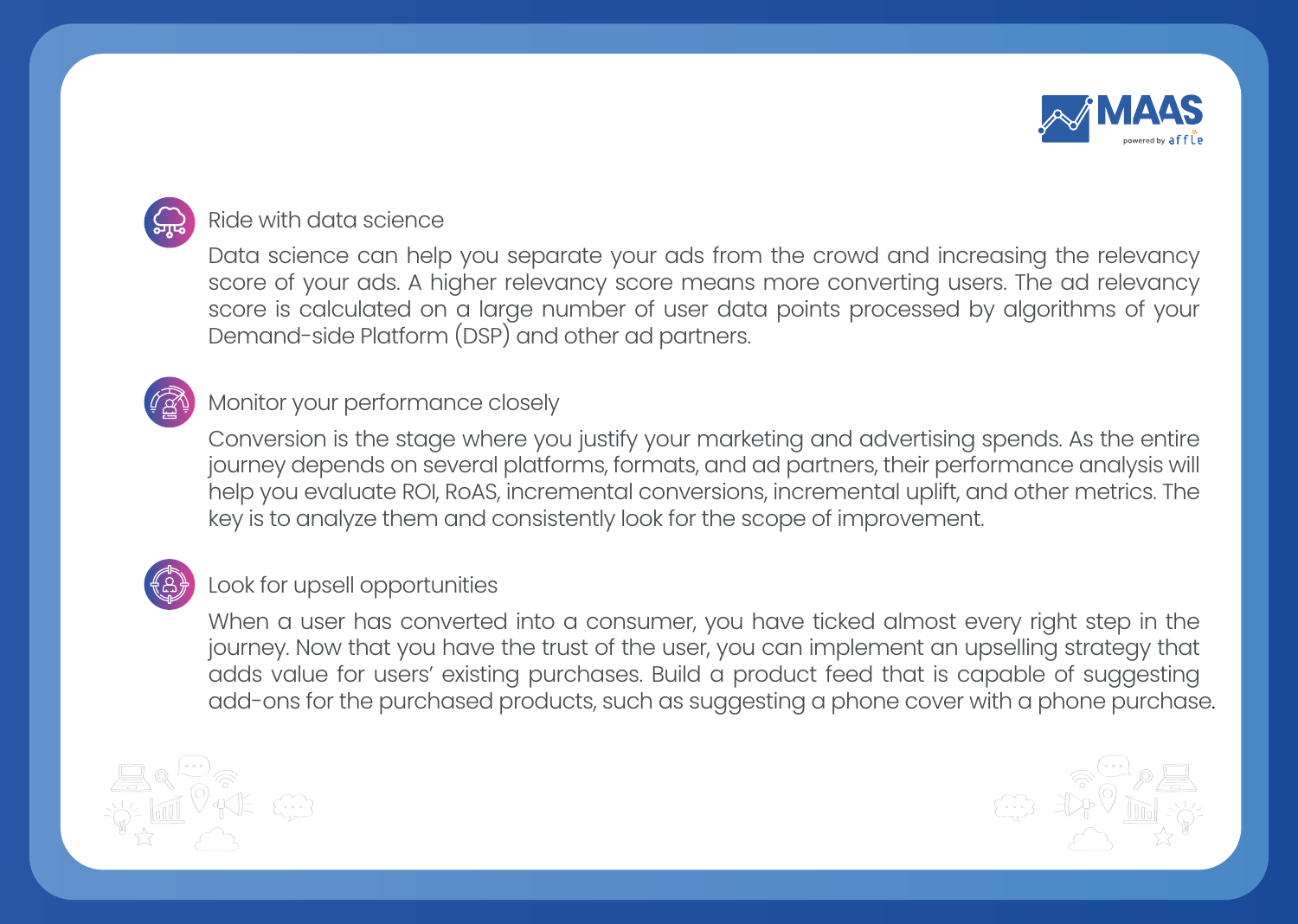

### **4. Engagement**



#### How to keep users within the app?

A user with a smartphone has an average 60-90 apps in their phone Even without being in the same category, they are competing for user attention to capturing the maximum of the screen time. To win this competition, instate a multi-layer plan to keep the user engaged.



#### Utilize retargeting ads

Retargeting ads are effective at nudging acquired customers from one stage to another. By displaying ads of your app offerings, it encourages users to increase the number of sessions



#### Gamify your app actions

In the engagement stage, you would want to attract users to spend more time on your app and increase the session duration. Implement the standard elements of game playing in your app events to grip the interest of the users and keep them motivated to take more actions.



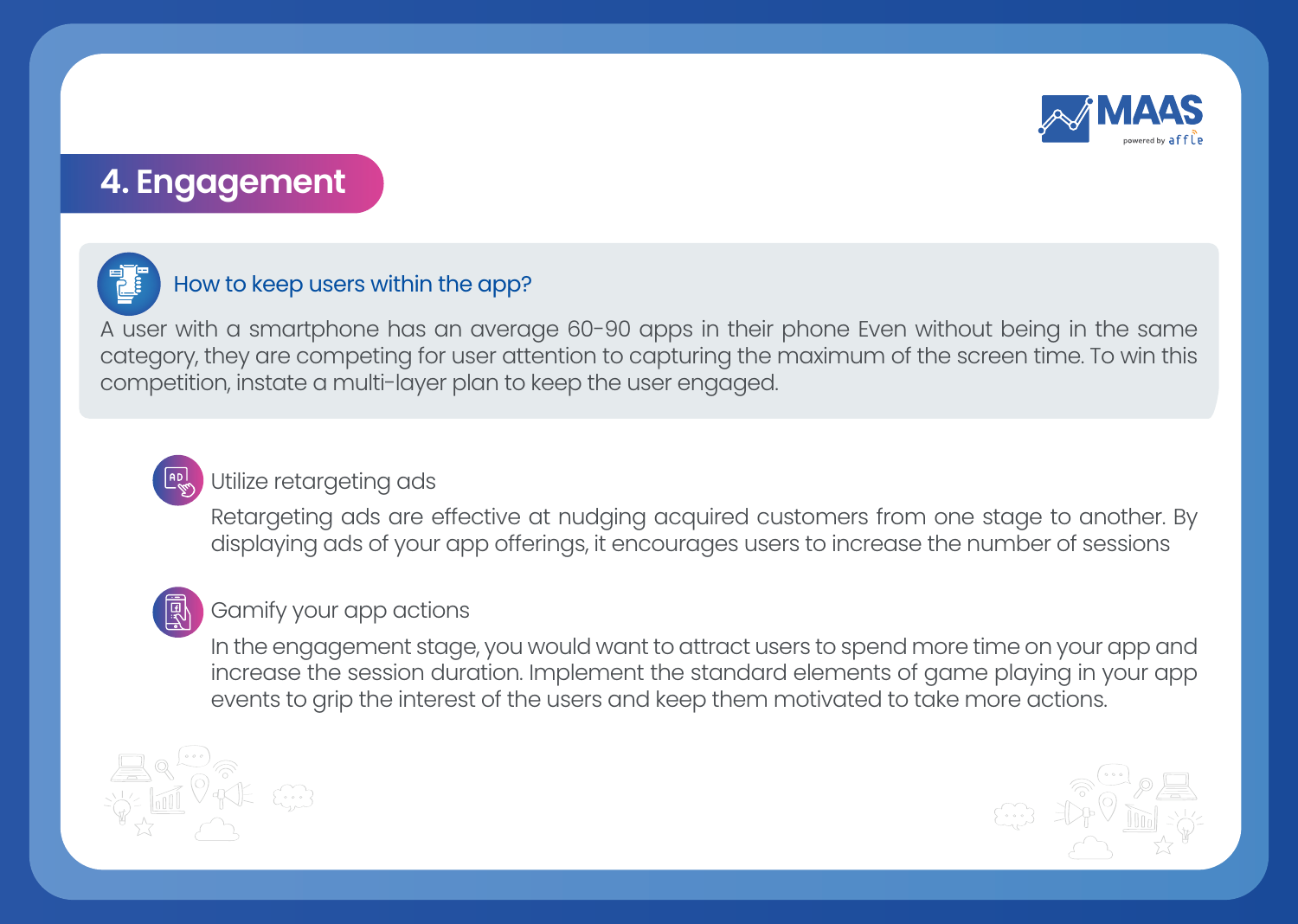

### **6. Retention**



### What will make the customer keep coming back?

It's one of the most commonly known facts that retaining customers is important for business survival. Not only the chances of conversion are higher, but the efforts involved are lesser too. To retain a customer in the app marketing environment, you need to focus on ways of staying on top of their mind even when they aren't planning a purchase.



The probability of selling to an existing customer is 60 – 70%. The probability of selling to a new prospect is 5-20%. -Marketing Metrics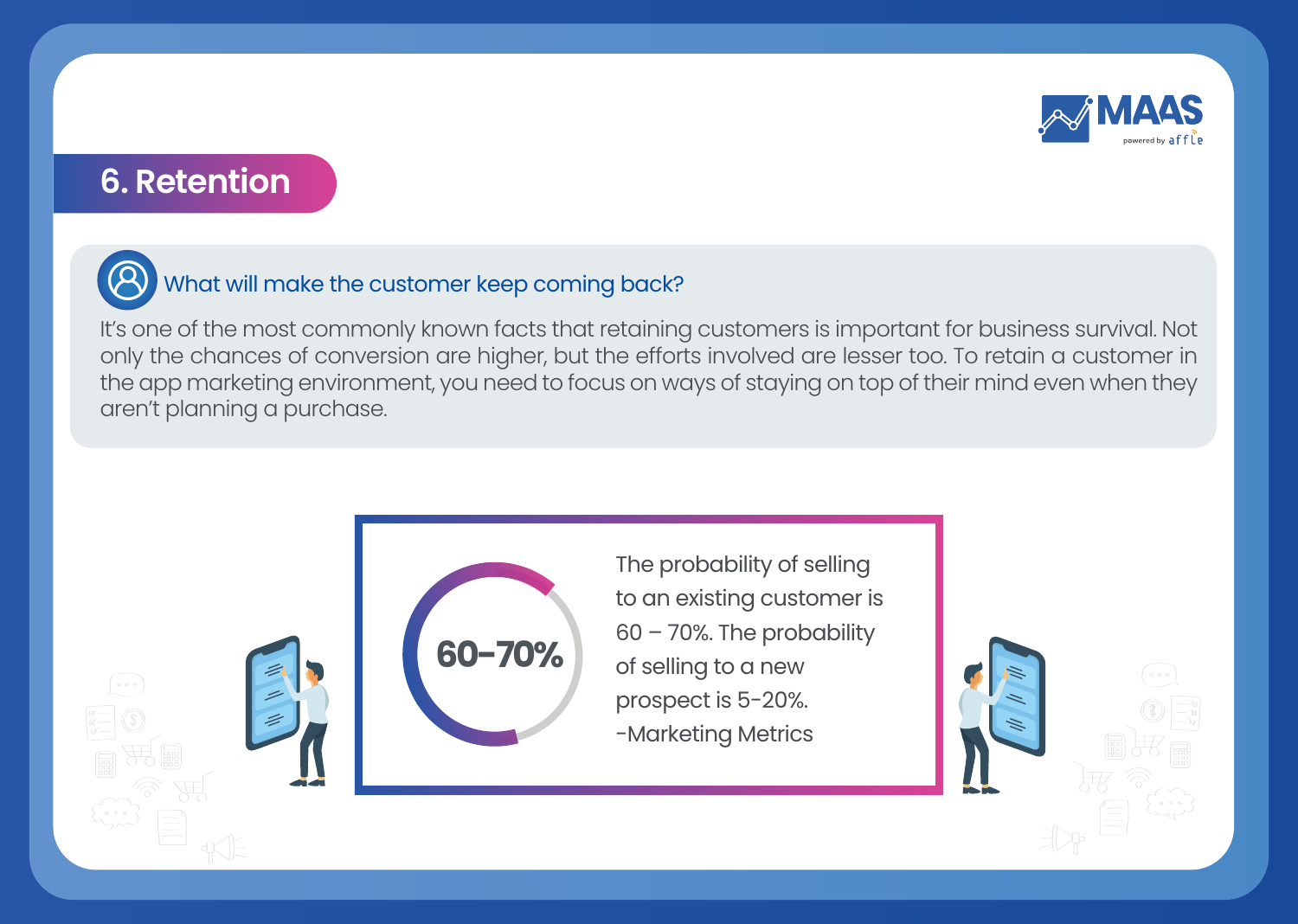

### Category-specific targeting

While a grocery delivery app notice repeat orders from users mostly on a weekly or monthly basis, an ecommerce app may not observe a similar trend. It is important to analyze and understand the retention behavior of your customers and accordingly target them.



#### Give loyalty rewards

Customers love incentives that make it look like they made a deal better than anywhere else. Ensure that you are proactive in telling customers that they have earned special offers or loyalty rewards. Time-bound loyalty points that can be redeemed for future purchases will entice them into making more purchases.



#### Identify and target cohorts of high retention

At the retention stage, you can identify and analyze cohorts of users at different retention points (D1 vs. D7, D7 vs. D30, etc.). Accordingly, you can target users in similar cohorts at earlier stages so that you earn more high-value customers.



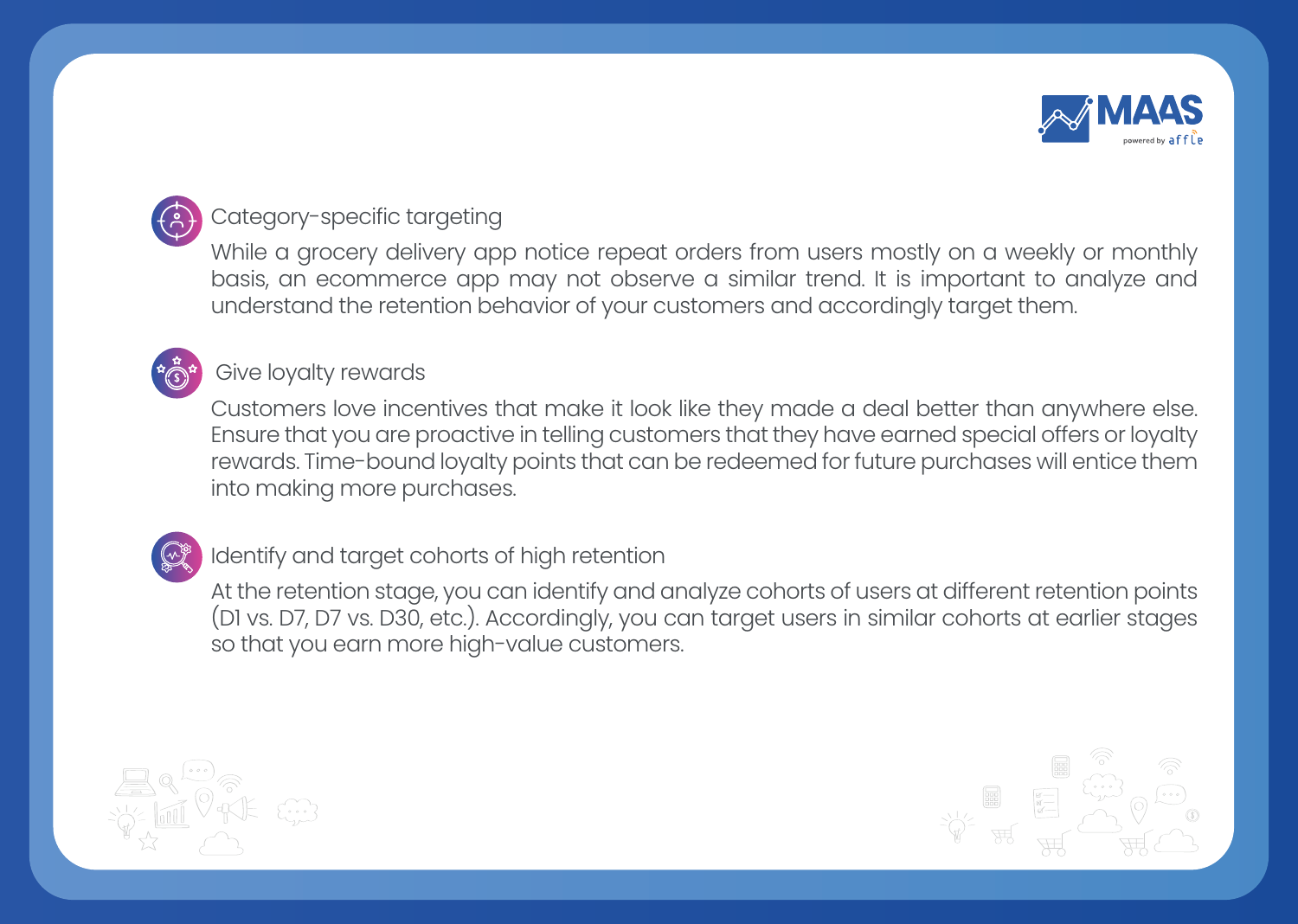

## **About Maas**

 Affle's MAAS is a unified audience platform that enables mobile advertisers to acquire quality users at scale, across directly integrated publishers, programmatic platforms, and app recommendations on OEM app stores

### **MAAS | Diversified Technology Unified at One Place**

#### **mFaaS**

AML-based fraud detection system, to catch / highlight all prevailing ad fraud types, helping to drive real ROAS.

> Serve Hyper-personalized ads for each user at the right moment to drive higher conversions

### **mInsight**

Unified in-depth analysis across publishers & channels through fully transparent and granular reporting as per predefined business goals

### **mDSP**

Mobile-focused performance DSP connected to programmatic exchanges, SDK networks, direct publishers. Advanced Audience Modelling to ensure the right users sees the right ads

### **mDMP**

Customer intelligence repository of profiled connected devices to drive engagement and high quality conversions at scale

**mKr8** 罒 4 powered by aff